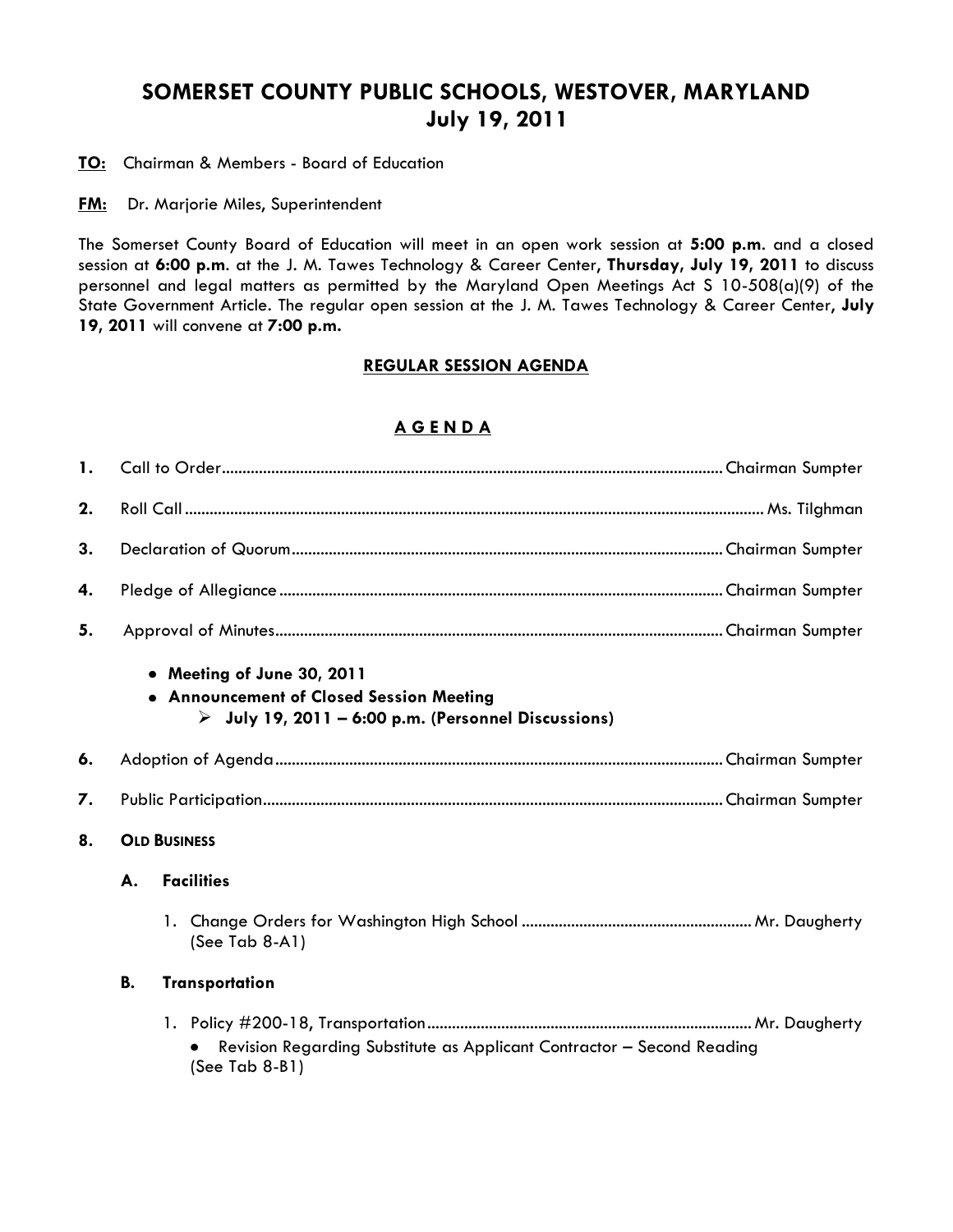## **C. Policies**

|    |                     | Policy #600-21 Student Enrollment/Attendance Eligibility, Pupil Assignment<br>(See Tab $8-C1$ ) |  |  |  |  |  |
|----|---------------------|-------------------------------------------------------------------------------------------------|--|--|--|--|--|
| 9. | <b>NEW BUSINESS</b> |                                                                                                 |  |  |  |  |  |
|    | А.                  | <b>Finance</b>                                                                                  |  |  |  |  |  |
|    |                     | $\triangleright$ Preliminary given June 30<br>(See Tab 9-A1)                                    |  |  |  |  |  |
|    |                     | $\triangleright$ Preliminary given June 30<br>(See Tab 9-A2)                                    |  |  |  |  |  |
|    |                     | (See Tab 9-A3)                                                                                  |  |  |  |  |  |
|    | В.                  | <b>Human Resources</b>                                                                          |  |  |  |  |  |
|    |                     | $(See Tab 9-B1)$                                                                                |  |  |  |  |  |
|    |                     | $(See$ Tab 9-B2)                                                                                |  |  |  |  |  |
|    |                     | (See Tab 9-B3)                                                                                  |  |  |  |  |  |
|    | C.                  | <b>Student Services</b>                                                                         |  |  |  |  |  |
|    |                     | (See Tab $9-C1$ )                                                                               |  |  |  |  |  |
|    |                     | (See Tab $9-C2$ )                                                                               |  |  |  |  |  |
|    |                     | (See Tab 9-C3)                                                                                  |  |  |  |  |  |
|    |                     | (See Tab 9-C4)                                                                                  |  |  |  |  |  |
|    |                     | 5<br>(See Tab 9-C5)                                                                             |  |  |  |  |  |

1. Policy #600-19, Student Assignment .................................................................................Dr. Miles